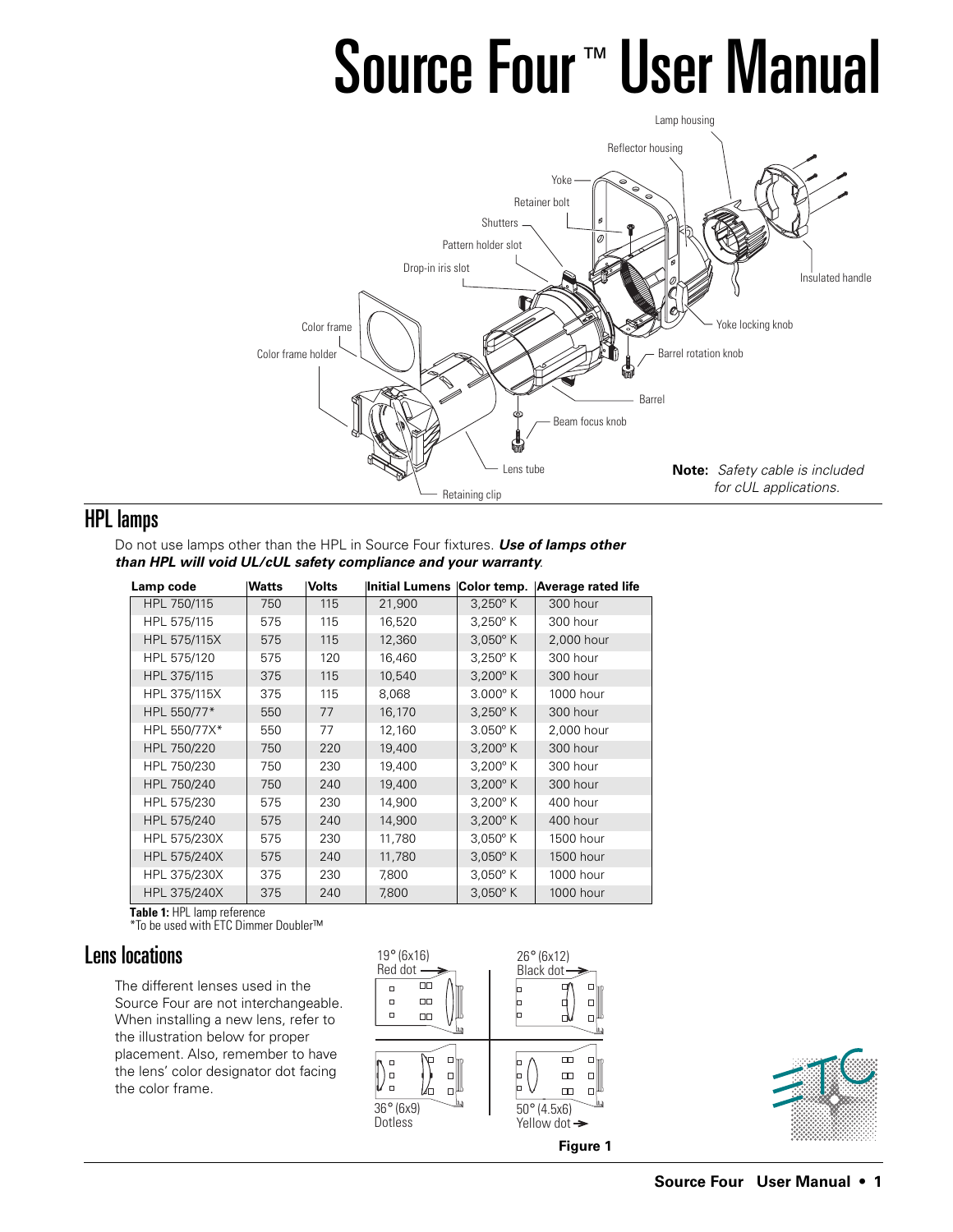# Installing or replacing the HPL lamp

A lamp must be installed before you use the fixture.

**Note:** Verify that the HPL lamp you intend to install is suitable for your facility's voltage; 115-, 120-, 230-, and 240-volt HPL lamps are available. See the above table. Operating HPL lamps above their rated voltage reduces lamp life and can cause premature lamp failure.

Replace the lamp if it becomes damaged or thermally deformed.

**WARNING!** Let the lamp cool before replacing.

- **1.** Disconnect power to the Source Four before installing the lamp.
- **2.** Loosen the knurled bolt on the back of the lamp housing and pull the housing out.
- **3.** Holding it by the base, remove the HPL lamp from its box.
	- **Note:** To avoid premature lamp failure, do not touch the lamp glass. If you do, clean it carefully with rubbing alcohol and a clean lint-free cloth before operation.
- **4.** Line up the flat sides of the lamp base with the retention brackets on either side of the socket as show in **Figure 2**.
- **5.** Push down on the lamp base until the lamp seats firmly. (When properly installed, the top of the lamp's base will be even with the top edges of the retention brackets).

**Caution!** Improperly installed lamps cause premature lamp failure and socket problems.

- **6.** Press lamp retaining clip across lamp base to secure.
- **7.** Reinstall the lamp housing by aligning the bolt hole and tightening the knurled bolt.

#### Centering and adjusting the lamp

The two concentric knobs located on the lamp housing allow you to align the lamp and adjust its field (**Figure 3**). The outer knob centers the lamp within the reflector. The inner knob adjusts the lamp's field.

- **1.** Turn on the Source Four and aim it at a flat surface.
- **2.** Unlock and loosen the outer knob by turning it counterclockwise.
- **3.** Gently move the outer knob from side to side and up and down until the lamp is centered within the reflector.
- **4.** Once the lamp is centered, turn the outer knob clockwise to lock it in place.
- **5.** Finally, turn the inner knob either clockwise or counterclockwise to achieve an optimum flat field.

#### Focusing the beam

- **1.** Loosen the beam focus knob located under the barrel as shown in **Figure 4**.
- **2.** Slide the lens tube forward or backward to achieve the desired beam edge.
- **3.** Once the fixture is focused, tighten the beam focus knob.







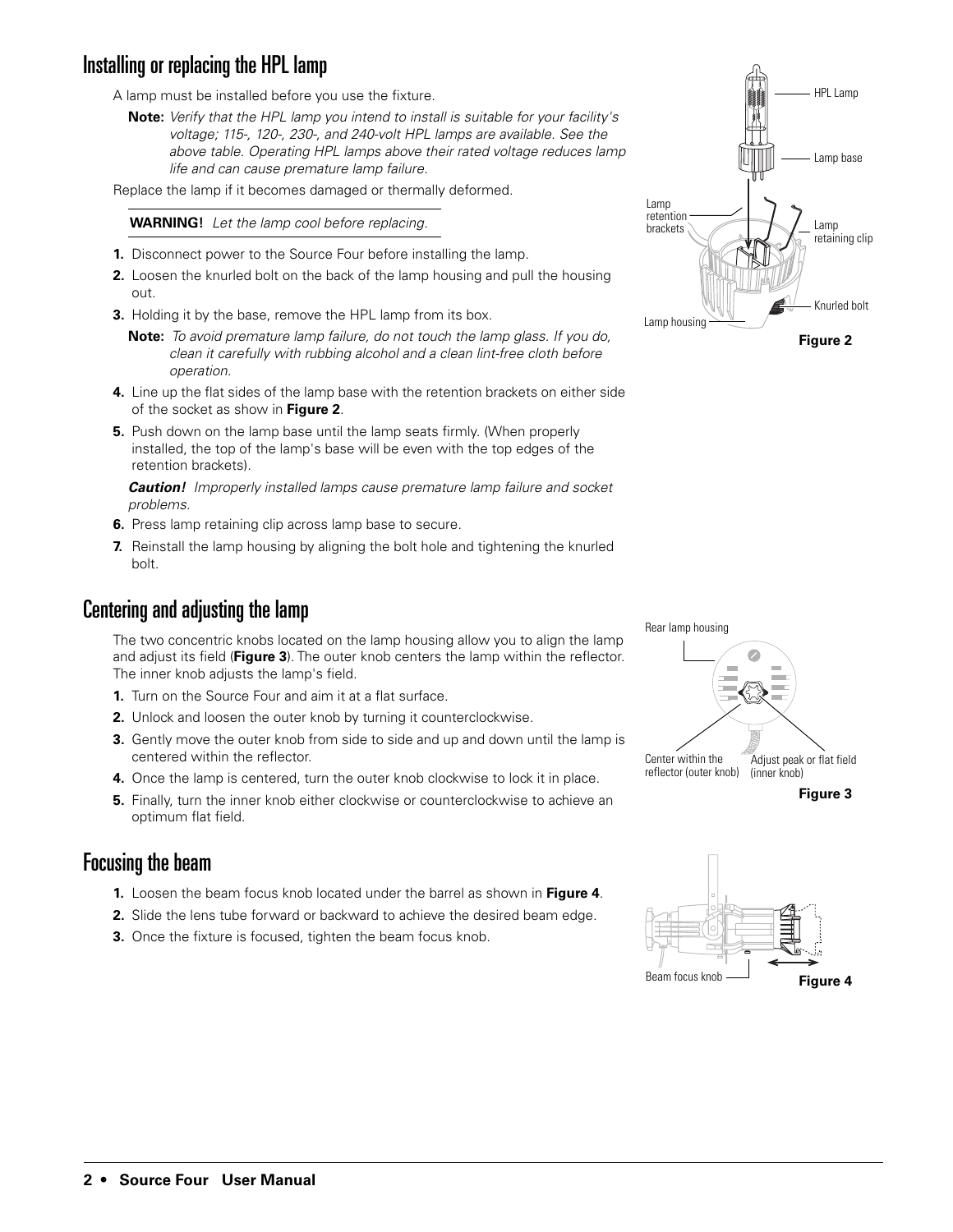# Color frame retaining clip

The color frame holder is equipped with a spring-loaded retaining clip that prevents color frames and accessories from falling out (**Figure 5**).

**WARNING!** Make sure all color frame accessories are locked in position with the retaining clip before hanging the Source Four.

- **1.** Release the retaining clip by pushing it sideways while gently pulling backwards.
- **2.** Insert the color frame.
- **3.** Lock the retaining clip by pushing sideways while gently pushing forward.

#### Color notes

ETC does not guarantee the performance of saturated colors with low temperature ranges. For best results, always use a high quality and temperature color medium.

ETC's Source Four color extender may help increase your gel life. Contact ETC or your dealer for ordering information.

**Note:** An optional conical color extender is available for use with saturated colors and 750W HPL lamps.

# Shaping the beam

You may shape the beam with the shutters, a pattern, an optional drop-in iris, or by rotating the barrel.

#### Pattern projection

The pattern holder slot is on the top side of the barrel and in front of the shutters. It accommodates A-size, B-size and glass pattern holders (**Figure 6**).

**Note:** Because the Source Four aperture is three inches wide, ETC recommends using A-size patterns for maximum pattern effectiveness.

Use an optional donut in the accessory holder to enhance pattern projection. Donut diameter range should be 2.5 to 2.75 inches.

#### Drop-in iris slot

The drop-in iris slot is located on the top of the barrel and in front of the pattern holder slot. It accommodates either a drop-in iris or a motorized pattern device. When the slot is not in use, a small sheet metal cover secured with two Phillips screws prevents light leakage (**Figure 7**).

- **1.** Use a Phillips screwdriver to loosen the screws on the drop-in iris slot cover. Do not remove the screws.
- **2.** Slide the cover completely forward to expose the slot.
- **3.** Insert the iris or motorized pattern device. For an iris, install the flat side toward the shutters and make sure that the iris handle extends from the slot.
- **4.** Slide the slot cover back toward the shutters until it meets the iris handle. Leave enough space to move the iris handle.
- **5.** Secure the drop-in iris slot cover by tightening the screws.

# **Figure 5** Retaining clip in the locked position

3.12" dia.  $3.70"$   $\longrightarrow$   $\left| \begin{array}{c} (-2.75" \text{ dia} \end{array} \right|$ A-size holds 3" diameter patterns B-size holds 2.75" and 2.5" diameter patterns

Pattern holders

**Figure 6** 



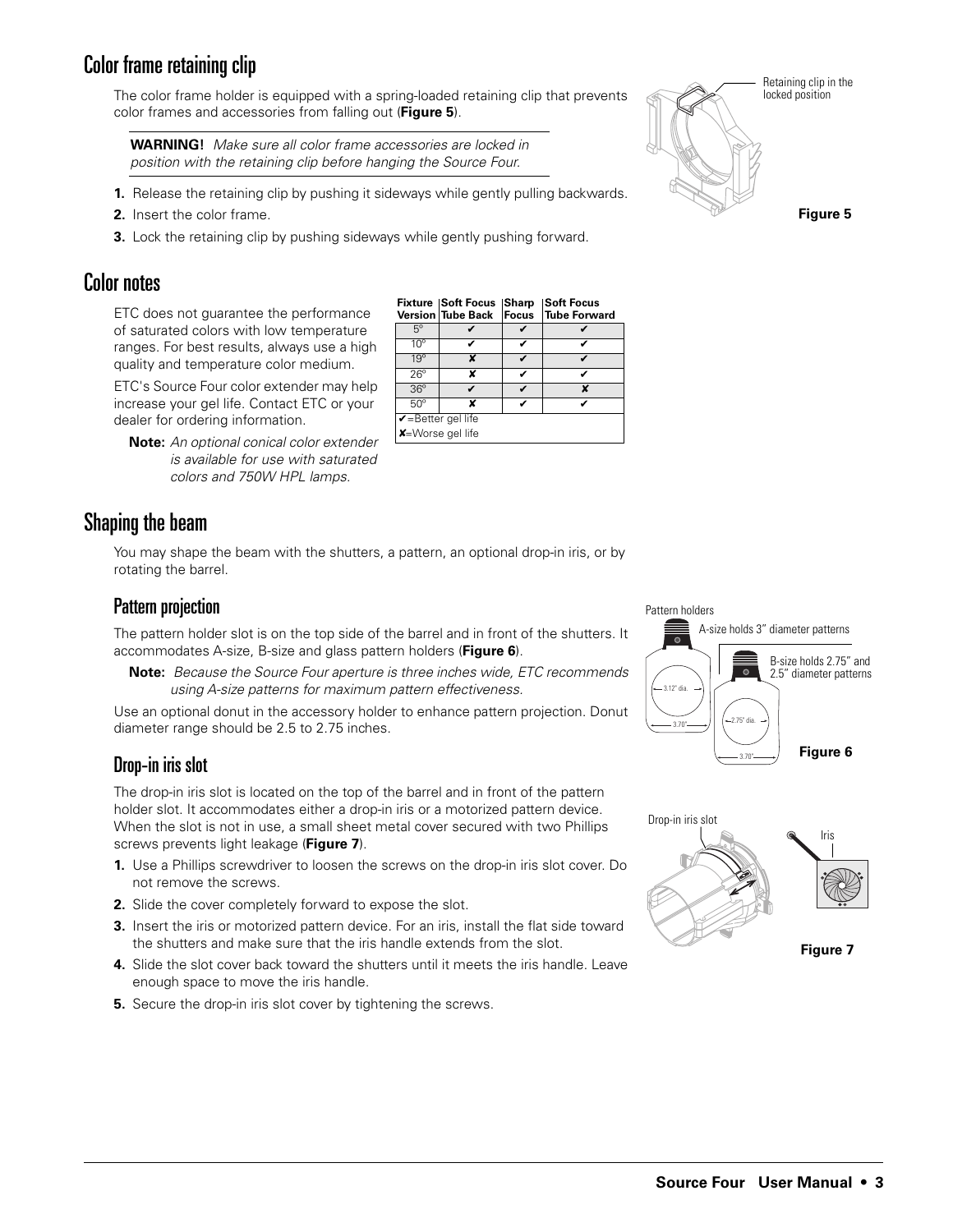#### Rotating the barrel assembly

- **1.** Loosen the barrel rotation knob directly behind the shutters on the underside of the reflector housing (**Figure 8**). **Do not** remove the barrel rotation knob.
- **2.** Rotate the barrel to the desired position (up to 25° in either direction from the centered position).
- **3.** Once the barrel is positioned, tighten the barrel's rotation knob to lock it into position.

# Adjusting the C-clamp

The C-clamp attaches the fixture to the mounting pipe and allows you to adjust the position of the fixture once it is mounted (**Figure 9**).

- **1.** Tightly fasten the C-clamp to the yoke with the provided yoke bolt and lock washer.
- **2.** Place the C-clamp on mounting pipe, then tighten the pipe bolt to secure it.
- **3.** Loosen the C-clamp pan screw and rotate the yoke to the desired position.
- **4.** Tighten the pan screw to lock the fixture into position.

# Adjusting the yoke position

The Source Four provides multi-positioning capabilities within its yoke for overall fixture height and angle.

#### Setting the fixture height within the yoke

The Source Four has a two-position yoke for modifying the overall height in which the fixture is mounted (**Figure 10**). To change the height position, do the following:

- **1.** Remove the yoke locking knobs, washers, and hex bolts from either side of the fixture.
- **2.** Raise or lower the fixture to the desired position within the yoke.
- **3.** Replace the yoke's hex bolts, washers, and locking knobs.
- **4.** Tighten the yoke knobs to secure the fixture in position.

#### Setting the angle within the yoke

- **1.** Loosen the yoke locking knobs. (**Do not** remove them.)
- **2.** Tilt the fixture to the desired position (**Figure 11**).
- **3.** Tighten the yoke locking knobs to secure the fixture in position.











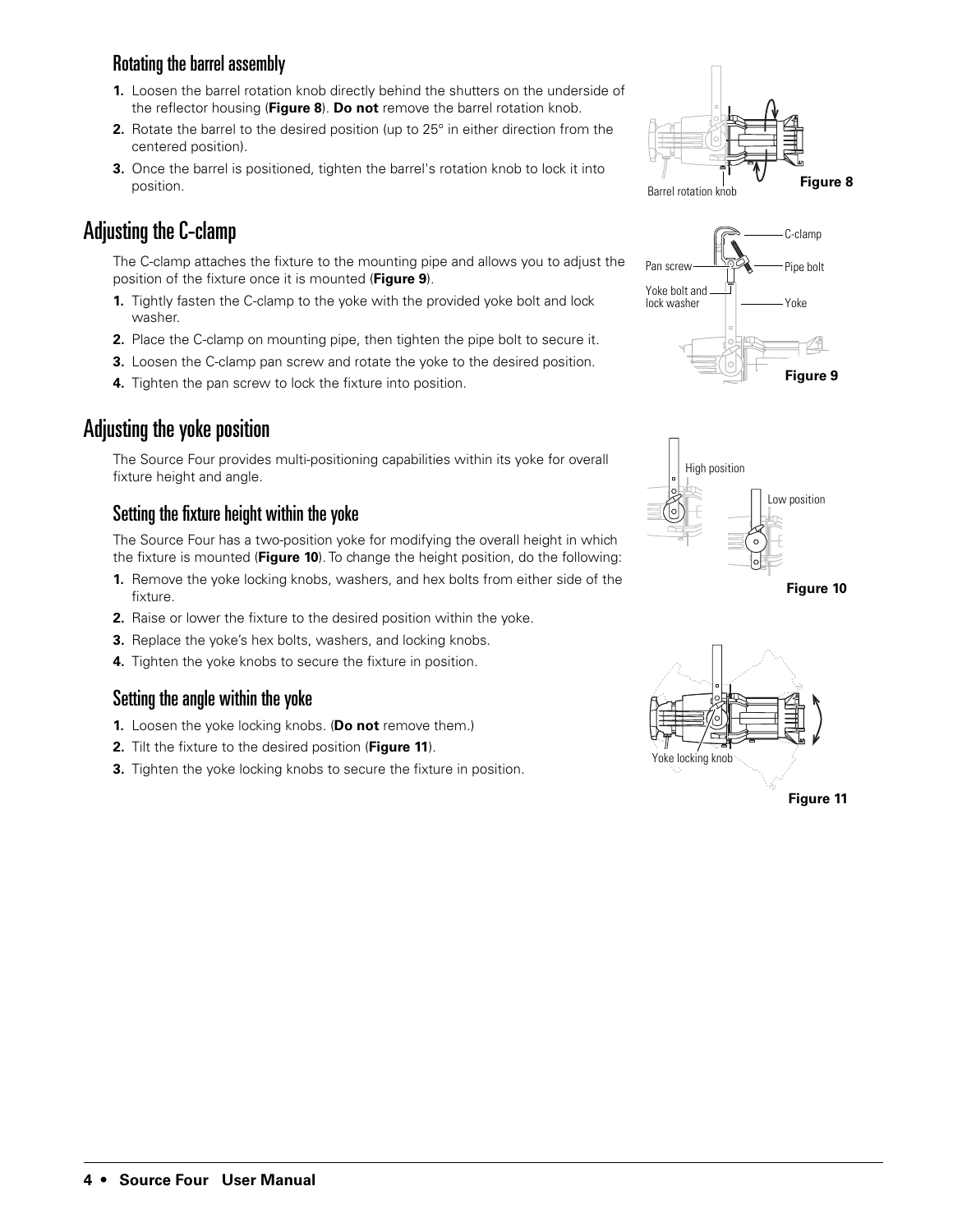# Cleaning

ETC offers the following recommendations when cleaning and inspecting lenses and reflectors:

**Do not** use glass or window type cleaners on lenses (glass or polymer) or reflectors.

**Do not** use abrasive materials such as steel wool.

Replace lenses if they contain visible damage (cracks or deep scratches) that may impair their effectiveness.

### Cleaning 19°, 26°, 36°, and 50° glass lenses

- **1.** Remove the beam focus knob at the bottom of the barrel. Remove the lens tube from the barrel.
	- **Note:** It is not necessary to remove the lens for cleaning. If you do remove the 19°, 26°, or 50° lens, make sure the identifying paint dot is not removed during cleaning.
- **2.** Dampen a clean lint-free cloth with vinegar or household ammonia. You may also use water, but it will leave spots that can be removed by gently polishing the lens with a clean and dry cloth.
- **3.** Starting from the center, gently wipe the lens.
- **4.** Slide the lens tube back into the barrel with the color frame retaining clip on top. Replace the beam focus knob.

#### Cleaning 5° and 10° polymer lenses

To quickly clean the lenses, remove dust with a blast of oil-free air. If this is not sufficient, follow the instructions below. You will need a Phillips screwdriver.

**Caution!** Handle polymer lenses by their edges only. Never rub anything dry on a polymer lens.

- **1.** Remove the beam focus knob. Gently pull the lens tube out of the barrel.
- **2.** Use a Phillips screwdriver to remove the brackets that hold the lens in place. Remove the lens from the tube.
- **3.** Dip the lens in a clean alcohol/water mixture (10% alcohol).
- **4.** Use a moistened nylon bristle brush to wash the lens' smooth side in a linear (non-circular) motion.
- **5.** Use the same brush to lightly wash the lens' ridged side by following its ridges.
- **6.** Dip the lens in a clean alcohol/water mixture (10% alcohol).
- **7.** Dry the smooth and ridged surfaces with an air gun. Make sure that the air flow moves liquid away from you.
- **8.** Inspect the lens for dirt. Repeat steps 3-7 if necessary.
- **9.** Set the lens back in the lens tube with the ridged side facing the front of the tube. Replace the lens brackets.
- **10.**Slide the lens tube back into the barrel with gel frame retainer on top. Replace beam focus knob.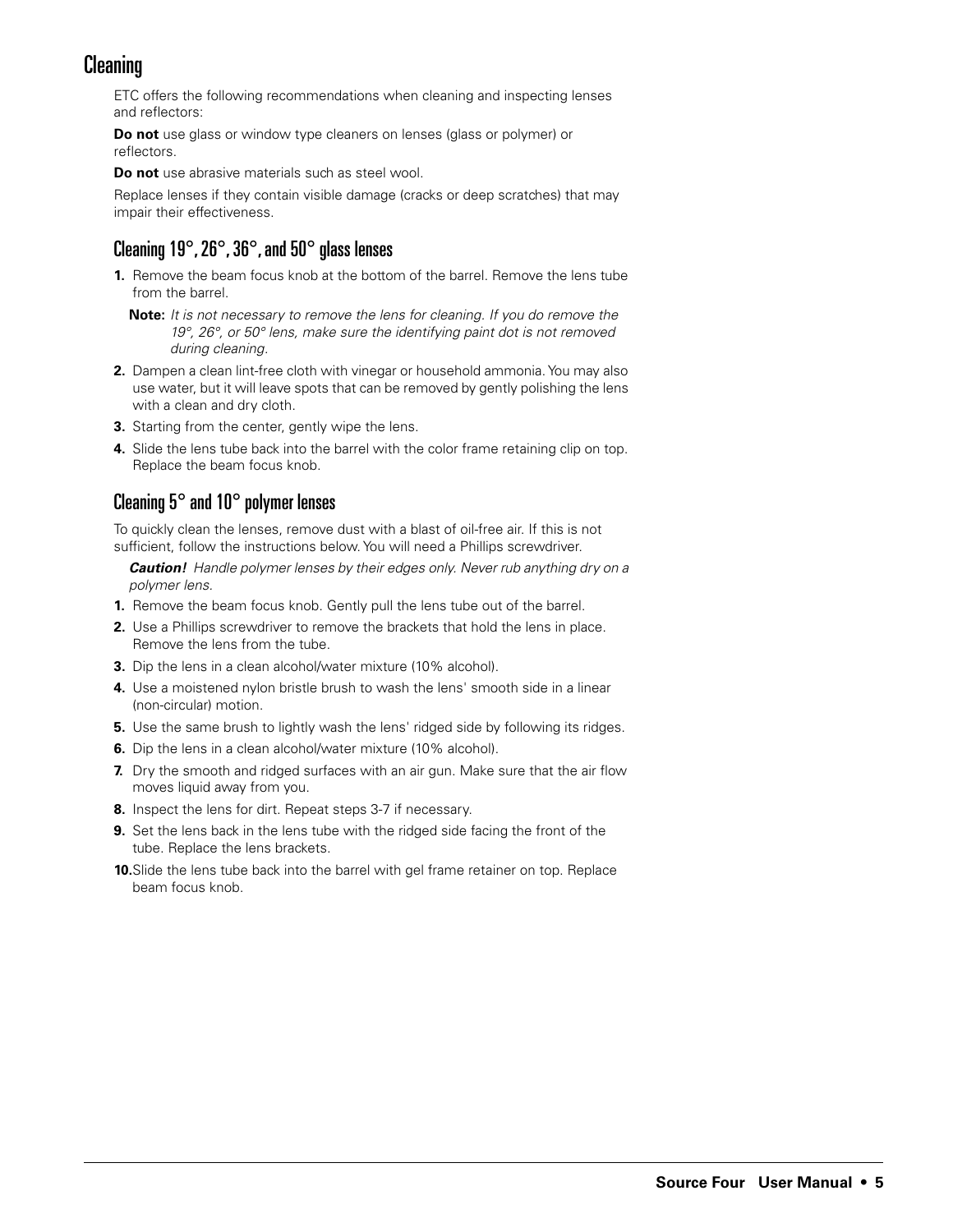#### Cleaning the reflector

**WARNING!** Unplug the fixture before attempting to clean the reflector.

To quickly clean the reflector, remove the lens tube and clean the dust from the reflector with a blast of oil-free air. You may also wipe the reflector with a clean lintfree cloth. If either method is not sufficient, follow the instructions below. You will need a Phillips screwdriver to complete this procedure.

- **1.** Remove the barrel rotation knob located at the bottom of the barrel. Use a Phillips screwdriver to remove the retainer bolt located on top of the reflector housing.
- **2.** Rotate the barrel 45° in either direction. Carefully remove the barrel from the reflector housing.
- **3.** Dampen a clean lint-free cloth with alcohol or distilled water. (Alcohol is recommended.)
- **4.** Gently wipe the reflector.
- **5.** Insert the barrel into the reflector housing with the iris/pattern slot on top. (Line up the triangles on both parts.)
- **6.** While pressing in gently, rotate the barrel 45° clockwise until it sets into position. Then, rotate the barrel counterclockwise 45°. The barrel should be firmly attached and the triangles should line up again.
- **7.** Replace the barrel rotation knob and tighten the retainer bolt.